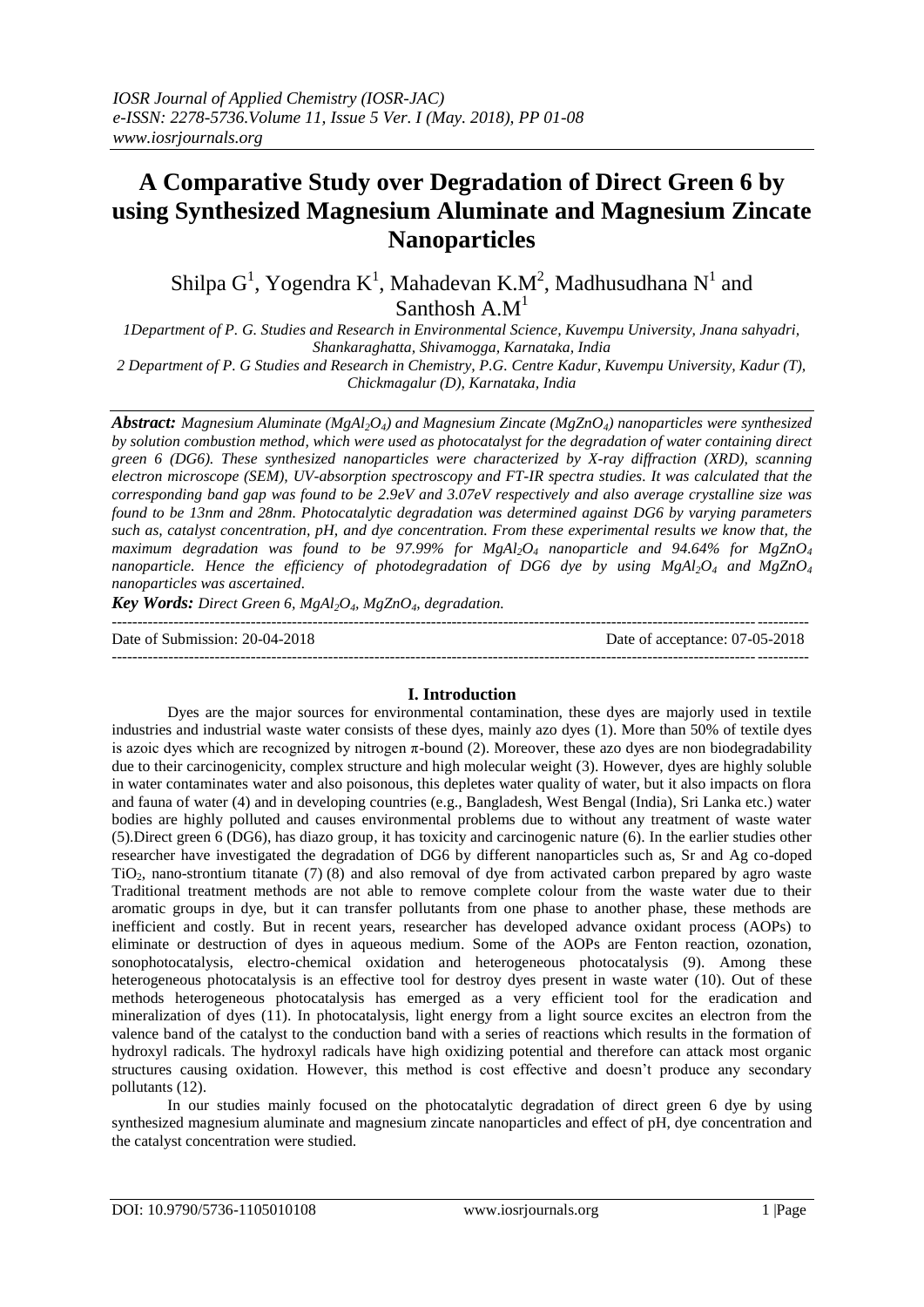## **II. Experimental**

#### **2.1.** *Materials:*

The commercially available water soluble dyes Direct Green 6 were obtained from Panam Biochemicals, Bangalore and used without further purification. Its structure is given in Fig. 1. The chemicals Magnesium Nitrate **(**Mg(NO3)2), Zinc Nitrate (Zn(NO3)2. 6H2O), AR, Aluminium Nitrate (Al(NO3)3.9H2O) were obtained from Loba Chemicals, Mumbai and Glycine  $(C_2H_5NO_2)$  were obtained from Hi-Media Chemicals, Mumbai. Sodium hydroxide (LR,  $\geq$  97%), which are used for adjusting the pH of the dye solution, were procured from RFCL Limited, New Delhi. The visible spectrophotometer (Elico, SL 177) has been used for recording absorbance at 493nm ( $\lambda_{\text{max}}$ ). Later the absorbance with respect to time was recorded by visible spectrophotometer (Elico, SL 177).



**Fig 1:** Chemical structure of Direct Green 6

*2.2***.** *Synthesis of Nanoparticles***:** The synthesis of Magnesium Aluminate and Magnesium Zincate nanoparticles by simple solution combustion method using glycine has a fuel.

### *2.2.1***.** *Synthesis of MgAl2O<sup>4</sup> nanoparticles***:**

The MgAl<sub>2</sub>O<sub>4</sub> nano-particle was prepared by solution combustion method using Mg(NO<sub>3</sub>)<sub>2</sub>, Al(NO<sub>3</sub>)<sub>3</sub>.9H<sub>2</sub>O and  $C_2H_5NO_2$ (as fuel). Initially,  $Mg(NO_3)_2$ ,  $Al(NO_3)_3.9H_2O$  and  $C_6H_{12}O_6$  were dissolved in 2:2:3 molar ratio with minimum quantity of water in a silica crucible. The crucible was introduced to the pre heated muffle furnace then furnace rises as heat from room temperature to  $600^{\circ}$  C. The solution boils and undergoes dehydration followed by decomposition along with the release of the certain amount of gases, it swells forming foam which ruptures with a flame. The product formed after combustion is a voluminous and foamy  $MgA1_2O_4$ . After the complete combustion, the crucible was taken out and allowed to cool.

#### *2.2.2. Synthesis of MgZnO4 nanoparticles:*

The MgZnO<sub>4</sub> nano-particle was prepared by solution combustion method using Mg(NO<sub>3</sub>)<sub>2</sub>. Zn(NO3)<sub>2</sub>. 6H<sub>2</sub>O, and C<sub>2</sub>H<sub>5</sub>NO<sub>2</sub> (as fuel). Initially Mg(NO<sub>3</sub>)<sub>2</sub>, Zn(NO3)2.6H2O and C<sub>2</sub>H<sub>5</sub>NO<sub>2</sub> were dissolved in 2:2:3 molar ratio with minimum quantity of water in a silica crucible. The crucible was introduced to the pre heated muffle furnace then furnace raises as heat from room temperature to  $600^\circ$  C. The solution boils and undergoes dehydration followed by decomposition along with the release of the certain amount of gases, it swells forming foam which ruptures with a flame. The product formed after combustion is a voluminous and foamy MgAl<sub>2</sub>O<sub>4</sub>. After the complete combustion, the crucible was taken out and allowed to cool. [13]

### *2.3. Characterization of Synthesized Nanoparticle*

#### *2.3.1. X-Ray Diffraction (XRD):*

The XRD patterns of  $MgA_1O_4$  and  $MgZnO_4$  nanoparticles reveal that, the presence of orthorhombic and Hexagonal structure and the 2θ peaks were observed which related to Magnesium Aluminium , (23.17°, 29.42°, 36.73°, 44.46°, 64.97°) (JCPDS card No.01-075-0278) for MgAl2O4 and for MgZnO<sub>4</sub> the peaks were related to Magnesium Zinc (34.54°, 36.2°, 47.82°, 68.02°, 78.30°) (JCPDS card No.03-065-4596) and the XRD was performed by powder X-ray diffraction (Rigaku diffractrometer) using Cu-Kα radiation (1.5406 Å) in a θ-2θ configuration. The pattern obtained from the XRD analysis of the prepared  $MgA_2O_4$  and  $MgZnO_4$ nanoparticles is presented in Figure 2a and 2b.

According to the Debye Scherrer's formula: *D=K*λ/β Cosθ (4)

In the present work, the powdered sample of newly synthesized  $MgAl<sub>2</sub>O<sub>4</sub>$  and  $MgZnO<sub>4</sub>$  nanoparticles were examined by XRD studies and found that MgAl<sub>2</sub>O<sub>4</sub> nanoparticle size varies from 4 nm to 24 nm and henceforth the average crystallite size was found to be 13 nm. Whereas MgZnO<sub>4</sub> nanoparticles found to be varied from 22 nm to 35 nm and its average size was achieved on 28 nm respectively.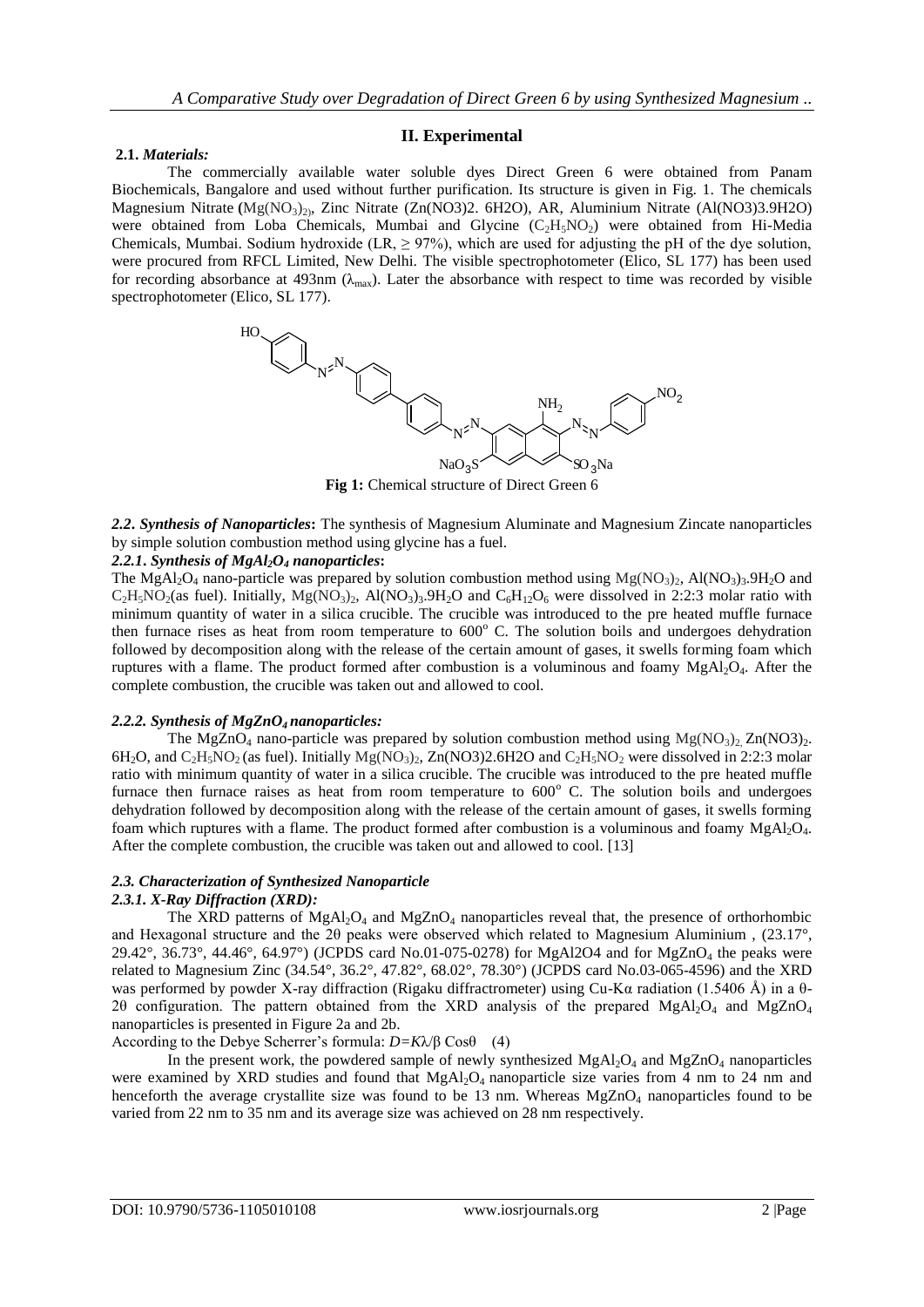

## *2.3.2. Scanning Electron Micrograph (SEM)*

In the present study powdered sample of  $MgAl<sub>2</sub>O<sub>4</sub>$  and  $MgZnO<sub>4</sub>$  nanoparticles were examined by using SEM technique for the study of external morphology of nanoparticles.

## SEM study of  $MgAl<sub>2</sub>O<sub>4</sub>$ :

The SEM images of prepared  $MgAl<sub>2</sub>O<sub>4</sub>$  nanoparticles exhibited irregular, dense crystals like appearance and non-uniform flakes like structure



**(a)**

SEM study of MgZnO4:

The SEM images of prepared MgZnO<sub>4</sub> compound exhibited irregular, dense uniform cluster like appearance and non-uniform flakes like structure.



**Fig 3:** Scanning Electron Micrographs of synthesized (a)  $MgAl_2O_4$  (b)  $MgZnO_4$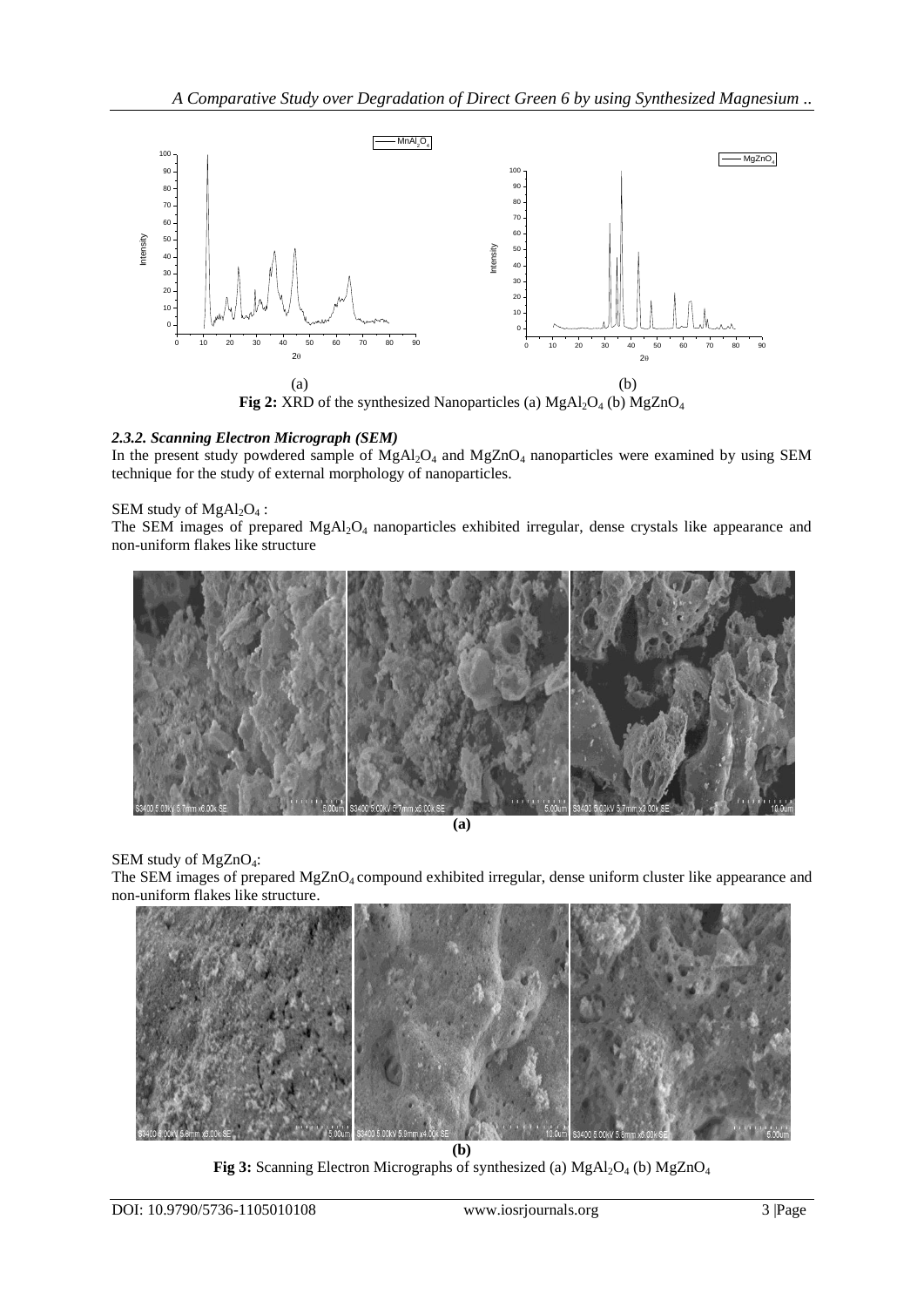#### *2.3.3. UV-Vis Absorption Spectroscopy*

The absorption spectrum of synthesized  $MgA_1O_4$  and  $MgZnO_4$  nanoparticles were recorded using UV-VIS spectrophotometer of make Ocean Optics DH-2000, as taking synthesized nanoparticles directly into the spectroscopy over the wavelength range 200-1200nm.The spectral data showed the strong cut off appears at 424.19nm for  $MgAl<sub>2</sub>O<sub>4</sub>$  and 403.39nm for  $MgZnO<sub>4</sub>$  [14, 15]. The band gap energy of the nanoparticles was calculated using the Planck's equation  $E = hC/\lambda$  -- (Eq. 5) where h=Planck's constant, c=velocity of light and  $λ =$ wavelength. It was noticed that the band gap energy of nanoparticles was found to be 2.92eV for MgAl<sub>2</sub>O<sub>4</sub> and 3.07eV for MgZnO4. The UV-absorbance spectra of synthesized MgAl2O4 and MgZnO<sup>4</sup> are presented in Figure 4a and 4b.



**Fig 4:** UV-absorption spectra of synthesized Nanoparticles (a)  $MgAl_2O_4$  (b)  $MgZnO_4$ 

### *2.3.4. FT-IR Spectroscopy*

Fig:  $\overline{5}$  showed the infrared spectrum of the synthesized nanoparticle such as MgAl<sub>2</sub>O<sub>4</sub> and MgZnO<sub>4</sub> were ignited at 600°C. When these nanoparticles ignited while synthesis the absorption peaks are centred at 3432.22 cm-1was assigned to the O-H stretching band and the band 1460.98 cm-1was O-H bending band of MgAl2O4are featured. Respectively MgZnO4 nanoparticles absorption peaks are centred at 3432.22 cm-1was assigned to the O-H stretching band and the band 1457.98 cm-1was O-H bending band. These bands are the evidence for the presence of water in prepared nanoparticle. However, the strong peak observed at 711.16 cm-1 and 437.45 cm-1 were assigned to Mg-Al-O and Mg-Zn-O stretching band respectively, which indicating the presence of  $MgAl_2O_4$  and  $MgZnO_4$  nanoparticle in ignited compound [16].

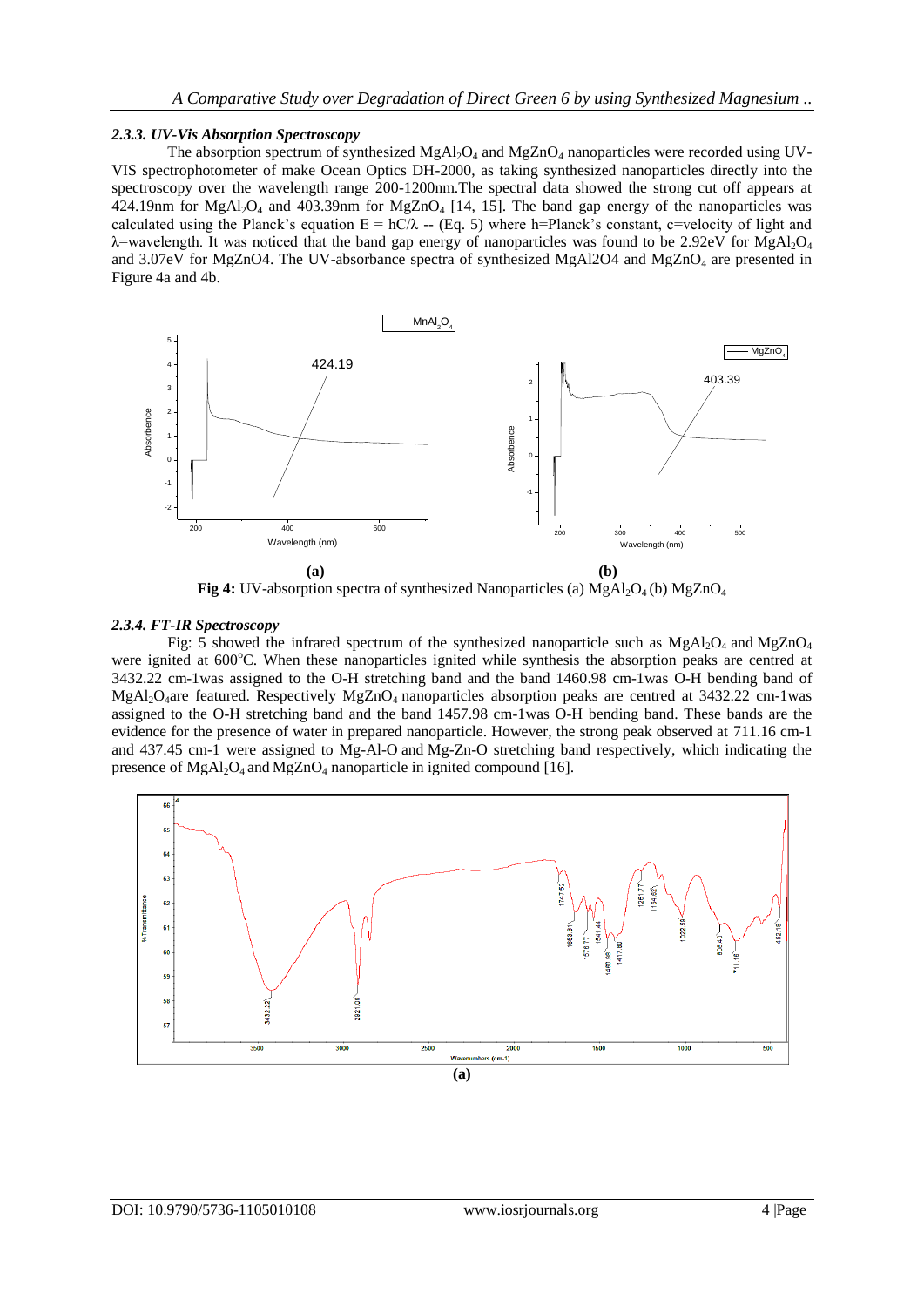

**Figure 5: FT-IR Spectra of synthesized (a) MgAl<sub>2</sub>O<sub>4</sub> (b) MgZnO<sub>4</sub> nanoparticles** 

## **2.4. Experiment Procedure:**

The experiments were conducted in presence of sunlight. Primarily 30ppm of DG6 dye solution was prepared by dissolving 0.03 g of dye with 1000ml double distilled water and transferred to glass reactors for further proceedings. Aqueous photocatalyst dispersion was prepared by adding catalyst dosages (0.1g to 0.6g) to a 100ml dye concentrations. Prior to irradiation, the solution were magnetically stirred in darkness for 2 to 3 min to establish adsorption equilibrium. Irradiation was carried under natural sunlight between 11 a.m. and 2 p.m. and the average intensity of sunlight during this period is  $892\times100$  lux unit using lux meter. To study the reaction of different pH level (pH 3 to pH 12), the initial pH of the dye solution was adjusted by addition of NaOH solution. Here for pH media experiment catalyst dosage remains optimum. Further, the experiments were repeated at optimum catalyst dosage for the study of different dye concentration solution. At each 30-minute interval of irradiation time, a 5-ml of sample was taken, centrifuged and concentration of Direct Green 6 was monitored spectrophotometrically by recording absorbance of the supernatant at a wavelength of 493nm (λmax). The percentage was calculated by equation.

The percentage of decolourization =  $[(Ao-At) \div Ao] \times 100$ Where, Ao is the initial absorbance of the dye solution At is absorbance at time interval't'

## **Mechanism of Photodegradation**

| $MgAl_2O_4$ and $MgZnO_4 + hv \rightarrow (e^-_{CB} + h^+_{VB})$                                                | (Ea. 4) |
|-----------------------------------------------------------------------------------------------------------------|---------|
| Step 1: The nanoparticles under sunlight irradiation get excited and transfer electrons to the conduction band. |         |
| $e_{CR}$ + $O_2$ $\rightarrow$ $O_2$ <sup>-</sup>                                                               | (Eq. 5) |
| Step 2: It can reduce molecular oxygen and produce the super oxide radical.                                     |         |
| $H_2O + O_2^- \rightarrow OOH^+ + OH^-$                                                                         | (Eq. 6) |
| $2OOH\rightarrow O_2 + H_2O_2$                                                                                  | (Eq. 7) |
| $O_2$ + Direct Green 6 $\rightarrow$ Direct Green 6 -OO'                                                        | (Eq. 8) |
| Stap 3: Molecular oxygen, adopted on the surface of the photocotalysts prevents the hole electron               |         |

Step 3: Molecular oxygen, adsorbed on the surface of the photocatalysts prevents the hole-electron pair recombination process [17, 18]. Recombination of hole-electron pair decreases the rate of photocatalytic degradation. This radical may form hydrogen peroxide or organic peroxide in the presence of oxygen and organic molecule.

| $O OH' + H2O + eCB \rightarrow H2O2 + OH-$                                                                                                                  | (Eq. 9)  |
|-------------------------------------------------------------------------------------------------------------------------------------------------------------|----------|
| Step 4: Hydrogen peroxide can be generated in another path.                                                                                                 |          |
| $H_2O_2 + e_{CB} \rightarrow OH' + OH$                                                                                                                      | (Eq. 10) |
| $H_2O_2 + O_2 \rightarrow OH + OH + O$                                                                                                                      | (Ea. 11) |
| Step 5: Hydrogen peroxide can form hydroxyl radicals which are powerful oxidizing agents.                                                                   |          |
| OH' / $O_2$ <sup>--</sup> / MgAl <sub>2</sub> O <sub>4</sub> and MgZnO <sub>4</sub> <sup>++</sup> + Direct Green 6 $\rightarrow$ Direct Green 6 degradation | (Eq. 12) |

Step 6: The radicals produced are capable of attacking dye molecules and degrade them.

## **III. Results and Discussions**

*3.1. Effect of Catalyst Concentration:* The effect of catalyst concentration was study by varying the catalyst concentration range from 0.1g to  $0.6g/100m$  of DG6 dye. The experimental results illustrated that, the efficiency of MgAl<sub>2</sub>O<sub>4</sub> nanoparticles record 95.31% for 0.4g in 90min and for  $MgZnO<sub>4</sub>$  shows 92.18% for 0.5g in 90min (Fig.6). The highest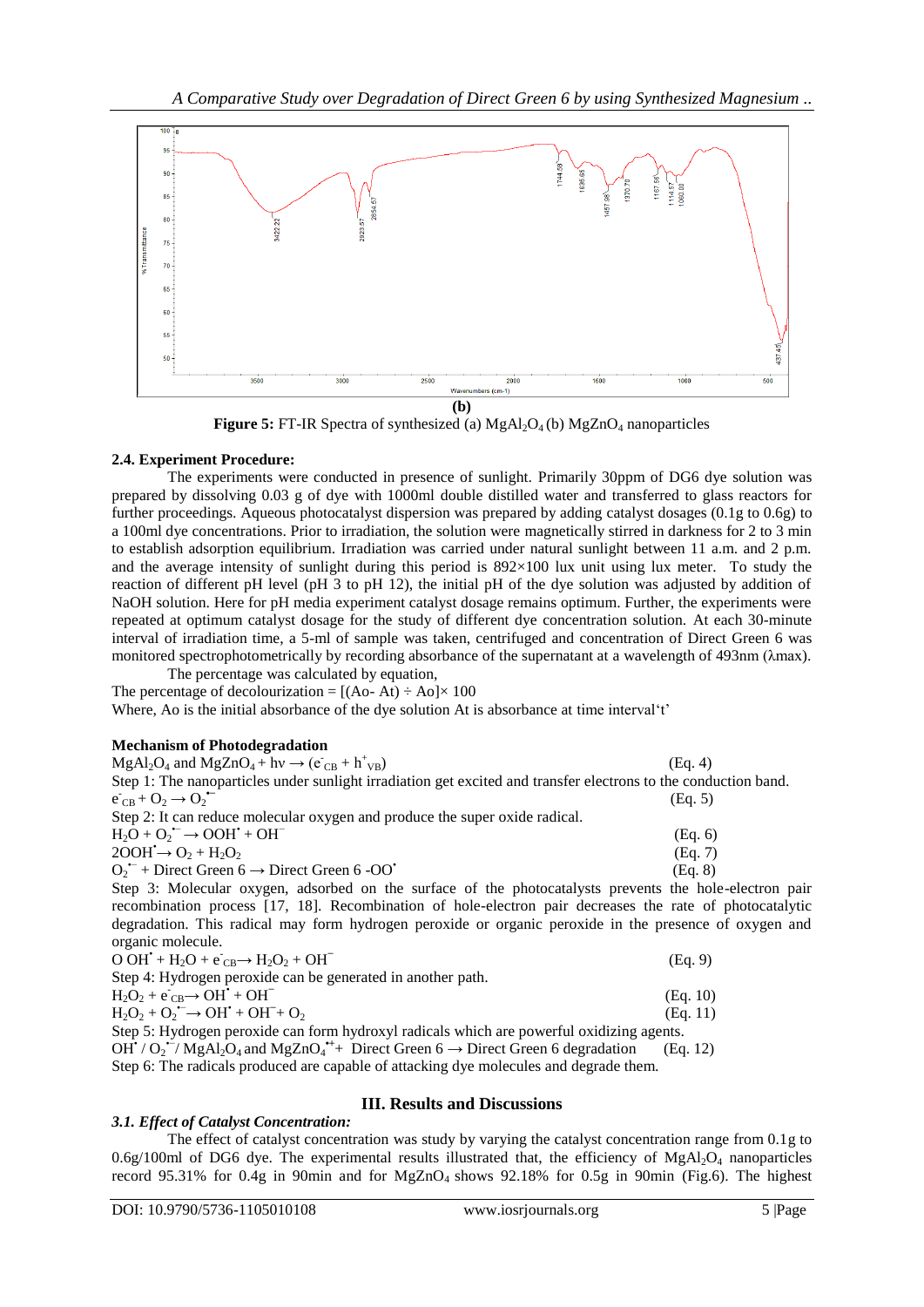photocatalytic degradation shows in  $MgA_1O_4$  when compare to  $MgZnO_4$  nanoparticles. Beyond the optimum catalyst concentration increase in the amount of catalyst which increases the number of dye molecules adsorbed on the dye surface and above catalyst concentration i.e.  $0.4g$  for  $MgA<sub>2</sub>O<sub>4</sub>$  and  $0.5g$  for  $MgZnO<sub>4</sub>$  nanoparticles was decreased in the photocatalytic degradation due to the overcrowding and collision of nanoparticles. However, the degradation was decreased due to the light penetration to the suspension (19).



**Fig 6:** Effect of catalyst concentration on the photocatalytic degradation of DG6

*3.2. Effect of pH:* The pH parameter plays an important role in the degradation and pH varies from 3 to 11. The percentage of degradation of DG6 dye for  $MgAl<sub>2</sub>O<sub>4</sub>$  (Fig. 7) increased from 75.66% to 97.99% from pH 3 to pH 10 and decreased to 97.76% at pH 11 in 90 minutes for  $0.4g/100$ ml. For MgZnO<sub>4</sub> (Fig. 7) the percentage of degradation of the DG6 increased from 65.17% to 94.64% from pH 3 to pH 10 and decreased 80.13% at pH 11 in 90 minutes for 0.5g/100ml. From experimental results, the  $MgA<sub>1</sub>O<sub>4</sub>$  nanoparticles record maximum degradation when compared to  $MgZnO_4$  nanoparticles due to the interaction of DG6 dyes on the surface of the catalyst increasing the generation of OH• radicals. These OH- ions will generate more •OH radicals by combining with the hole of the semiconductor and the OH• radicals are the main oxidizing species responsible for photocatalytic degradation. After the optimum pH (above pH 10) the degradation efficiency was decreased, can be explained on the basis of amphoteric nature of the catalyst. Here the catalyst surface becomes negatively charged for higher pH value, which causes the electrostatic repulsion between the catalyst and negatively charged dyes [20]. The maximum percentage of degradation for the two different nanoparticles was achieved at pH 10. The alkaline condition is more suitable when compared to acidic condition as it gives effective and good results in smaller dosages of catalyst (21, 22, 23).



**Fig 7:** Effect of pH on the photocatalytic degradation of DG6

## **3.3. Effect of Initial Dye Concentration:**

Dye concentration is a very important parameter in treatment of waste water. The effect of initial concentration of dye on the degradation was performed by varying the initial dye concentration from 30ppm to 50ppm with constant catalyst loading and pH. The results obtained for  $MgAl<sub>2</sub>O<sub>4</sub>$  (Fig. 8) was 97.99% for 30ppm, 85.71% for 40ppm and 72.99% for 50ppm. And for  $MgZnO<sub>4</sub>(Fig. 8)$  is 94.64% for 30ppm, 83.25% for 40ppm and 69.86% for 50ppm, these experiments illustrated that the degradation efficiency was directly affected by the concentration.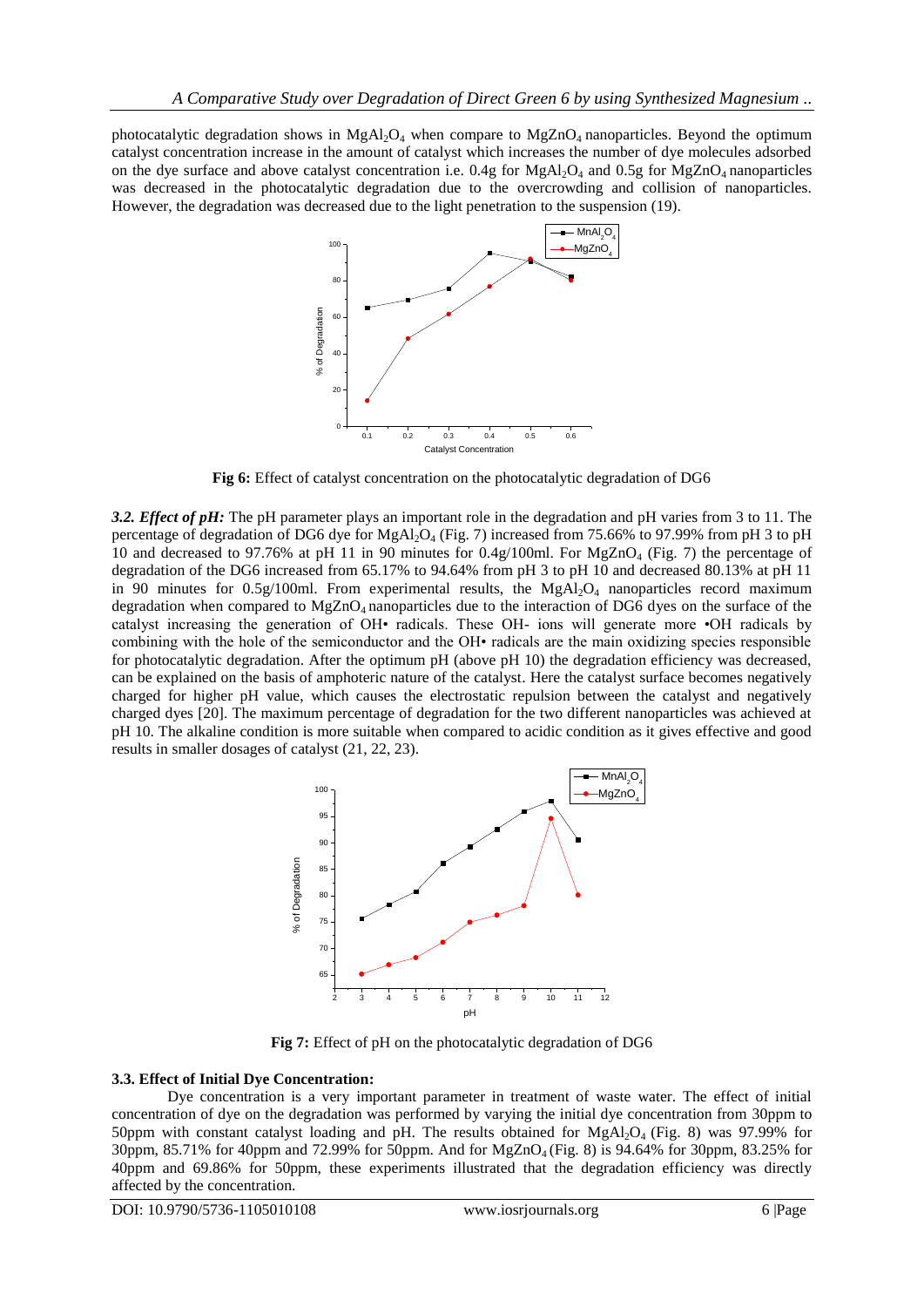When the concentration of the dye solution increases, this leads to the amount of dye adsorbed on the catalyst surface increases and affects the photocatalytic activity of the MgAl<sub>2</sub>O<sub>4</sub> and MgZnO<sub>4</sub> nanoparticles, this also decreases the path length of photons entering into the dye solution. The degradation is mainly related to the formation of OH radicals, these OH radicals are the main critical species in the degradation process and The path length of photons entering the solution decreases, and in low concentration the reverse effect is observed, the number of photon absorption by the surface of catalyst in lower concentration when increase the dye concentration. Hence, the rate of degradation decreases with increase in the dye concentration (24, 25, 26, 27).





#### **IV. Conclusion**

In the present study mainly focused on the degradation of DG6 dye under natural sunlight by synthesized  $MgA_1O_4$  and  $MgZnO_4$  nanoparticles. The degradation depends on the size and band gap of the nanoparticle, MgAl<sub>2</sub>O<sub>4</sub> nanoparticles achieved maximum degradation (97.99%) at 0.4g/100ml for pH 10 and for  $MgZnO<sub>4</sub>$  nanoparticles (94.64%) at 0.5g/100ml for pH 10 in a short interval time (90 min). Hence this can apply to the industry for the efficient treatment of the effluent which is hazardous to the environment and it is costeffective too.

#### **Acknowledgments**

The authors thank the Department of P G Studies and Research in Environmental Science, Kuvempu University, Shankaraghatta, Shimoga, Karnataka, India for providing facilities to carrying out this research work.

#### **References**

- [1]. Moradi, S., Aberoomand-Azar, P., Raeis-Farshid, S., Abedini-Khorrami, S., and Givianrad, M.H, The effect of different molar ratios of ZnO on characterization and photocatalytic activity of TiO2/ZnO nanocomposite, *Journal of Saudi Chemical Society*, (2016); 20, 373–378.
- [2]. Karimi, L., Zohoori, S., and Yazdanshenas, M.E, Photocatalytic degradation of azo dyes in aqueous solutions under UV irradiation using nano-strontium titanate as the nanophotocatalyst, *Journal of Saudi Chemical Society*, (2014); 18, 581–588.
- [3]. Alahiane, S., Sennaoui, A., Sakr, F., Qourzal, S., Dinne, M., and Assabbane, A, A study of the photocatalytic degradation of the textile dye Reactive Yellow 17 in aqueous solution by TiO2-coated non-woven fibres in a batch photoreactor, *Journal Materials and Environmental Science*, (2017) ; 8(10): 3556-3563.
- [4]. Hassaan, M.A., Nemr, A.E., and Madkour, F.F, Testing the advanced oxidation processes on the degradation of Direct Blue 86 dye in wastewater, *Egyptian Journal of Aquatic Research*, (2017); 43, 11–19.
- [5]. Habib, A.MD., Ismail, I.I.M., Mahmood, A.J., and Ullah, R.MD, Photocatalytic decolorization of Brilliant Golden Yellow in TiO<sup>2</sup> and ZnO suspensions, *Journal of Saudi Chemical Society*, (2011); 16, 423–429. doi:10.1016/j.jscs.2011.02.013
- [6]. Geetha, K., Velmani, N., Karthikeyan, S., and Shabudeen, S, Comparison on Equilibrium and Kinetic Studies on the Removal of Direct Green 6 from Aqueous Solutions using Activated Carbons prepared from Agro Waste, *Digest Journal of Nanomaterials and Biostructures*, (2016); 11(1), 199-212.
- [7]. Naraginti, S., Thejaswini, T.V.L., Prabhakaran, D., Sivakumar, A., Satyanarayana, V.S.V., and Prasad, A.S.AEnhanced, Photocatalytic Activity of Sr and Ag co-doped TiO<sup>2</sup> Nanoparticles for the degradation of Direct Green-6 and Reactive Blue-160 under UV & visible light, *Spectrochimica Acta Part A : Molecular*, (2015); 149, 571-579.
- [8]. Ertugay, N., and Acar, F.N, Removal of COD and color from Direct Blue 71 azo dye wastewater by Fenton's oxidation: Kinetic study, *Arabian Journal of Chemistry*, (2017); 10, S1158–S1163.
- [9]. Kaur, J., and Singhal, S, Facile synthesis of ZnO and transition metal doped ZnO nanoparticles for the photocatalytic degradation of Methyl Orange, *Ceramic International*, (2014); 40(5), 7417-7424. doi.org/10.1016/j.ceramint.2013.12.088.
- [10]. Barka, N., Qourzal, S., Assabbane, A., Nounah, A., and Ait-Ichou, Y, Photocatalytic degradation of an azo reactive dye, Reactive Yellow 84, in water using an industrial titanium dioxide coated media, *Journal of Saudi Chemical Society*, (2010); 3, 279–283.
- [11]. Sangari, N. U., & Velusamy, P, Photocatalytic Decoloration Efficiencies of ZnO and TiO2 : A Comparative Study, *Journal of Environmental Science and Pollution Research*, (2016); *2*(1), 42–45.
- [12]. Kamel, M. M., Mashaly, H. M., and Abdelghaffar, F, Photocatalyst Decolorization of Reactive Orange 5 Dye Using MgO Nano Powder and H<sub>2</sub>O<sub>2</sub> Solution, *World Applied Sciences Journal*, (2013); *26*(8), 1053-1060.
- [13]. Madhusudhana. N, Yogendra. K and. Mahadevan K. M, Photocatalytic Decolorization of Textile Effluent by using Synthesized Nano particles, J. Environ. Nanotechnol, (2014); Vol. 3(4), 41-53.